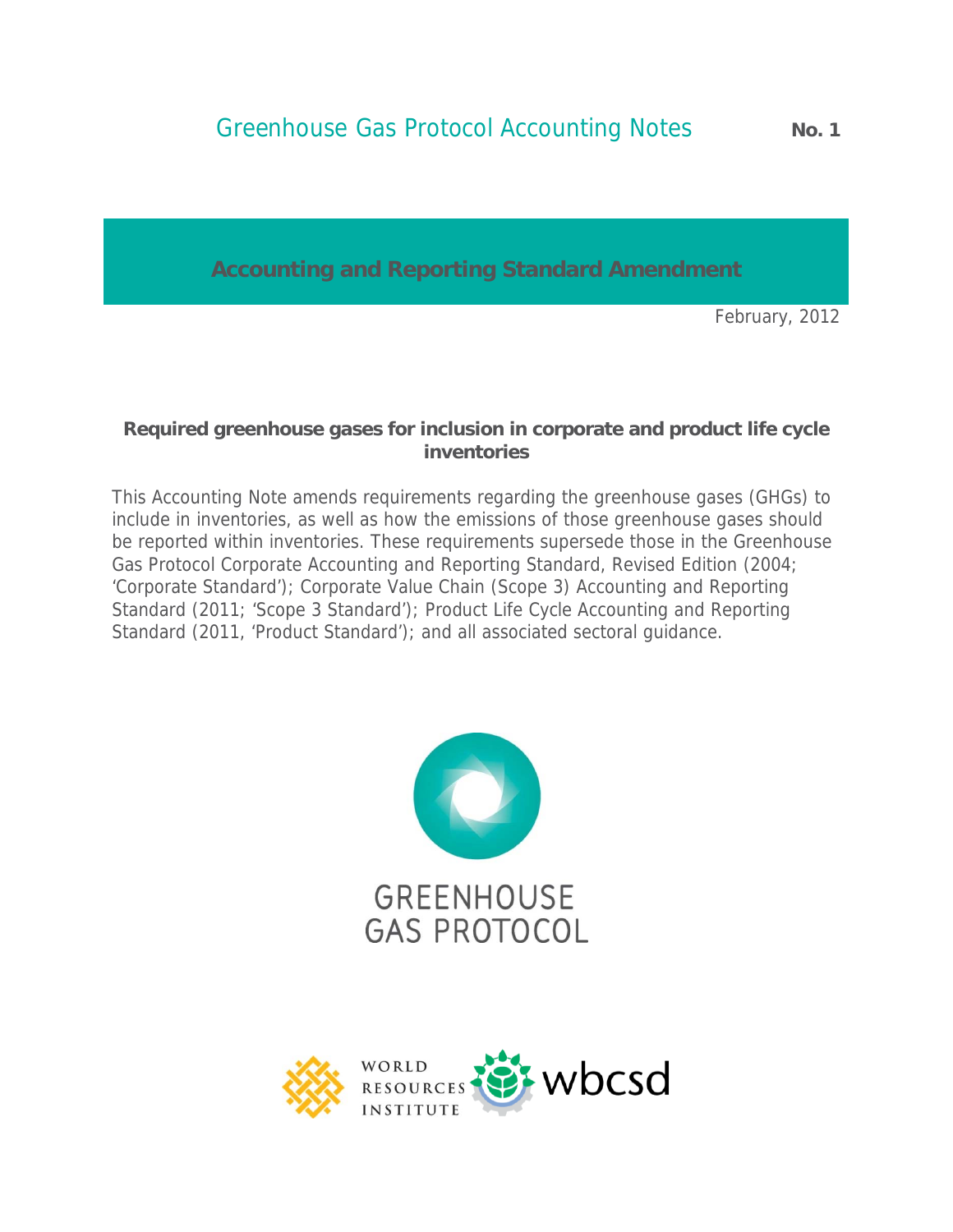# **Contents**

## **Amendments**

1

- **1.** When using the Corporate Standard, Scope 3 Standard, Product Standard, or any associated sectoral guidance (collectively termed 'Standards in this Amendment), companies:
	- a. Shall account for and report the emissions of all the GHGs required by the UNFCCC/Kyoto Protocol at the time the corporate or product inventory is being compiled. These GHGs are currently: carbon dioxide  $(CO<sub>2</sub>)$ , methane  $(CH<sub>4</sub>)$ , nitrous oxide  $(N<sub>2</sub>O)$ , hydrofluorocarbons (HFCs), perfluorocarbons (PFCs), sulphur hexafluoride (SF<sub>6</sub>), and nitrogen trifluoride (NF<sub>3</sub>)<sup>1</sup>.

b. Should report the emissions of other, optional GHGs, including those GHGs regulated by the Montreal Protocol on Substances that Deplete the Ozone Layer, as long as:

- i. 100-year Global Warming Potential (GWP) values for these GHGs have been defined in IPCC Assessment Reports
- ii. A list of these GHGs is included in the inventory

These emissions shall be reported outside of the scopes of a corporate inventory.

- **2.** When using the Corporate Standard, companies:
	- a. Shall use 100-year GWP values from the IPCC.
	- b. May use GWP values from the IPCC Second Assessment Report or the most recent Assessment Report. Companies should use the most recent Assessment Report if they have not developed an inventory before.
	- c. Shall report the source of the GWP values.

The exact changes to the Standards introduced by these amendments are detailed in Table 1. These amendments do not affect other specifications in the Standards, such as those pertaining to biogenic  $CO<sub>2</sub>$  emissions or other boundary considerations.

<sup>&</sup>lt;sup>1</sup> This Amendment will be updated should the list of GHGs required by UNFCCC/Kyoto Protocol change in the future.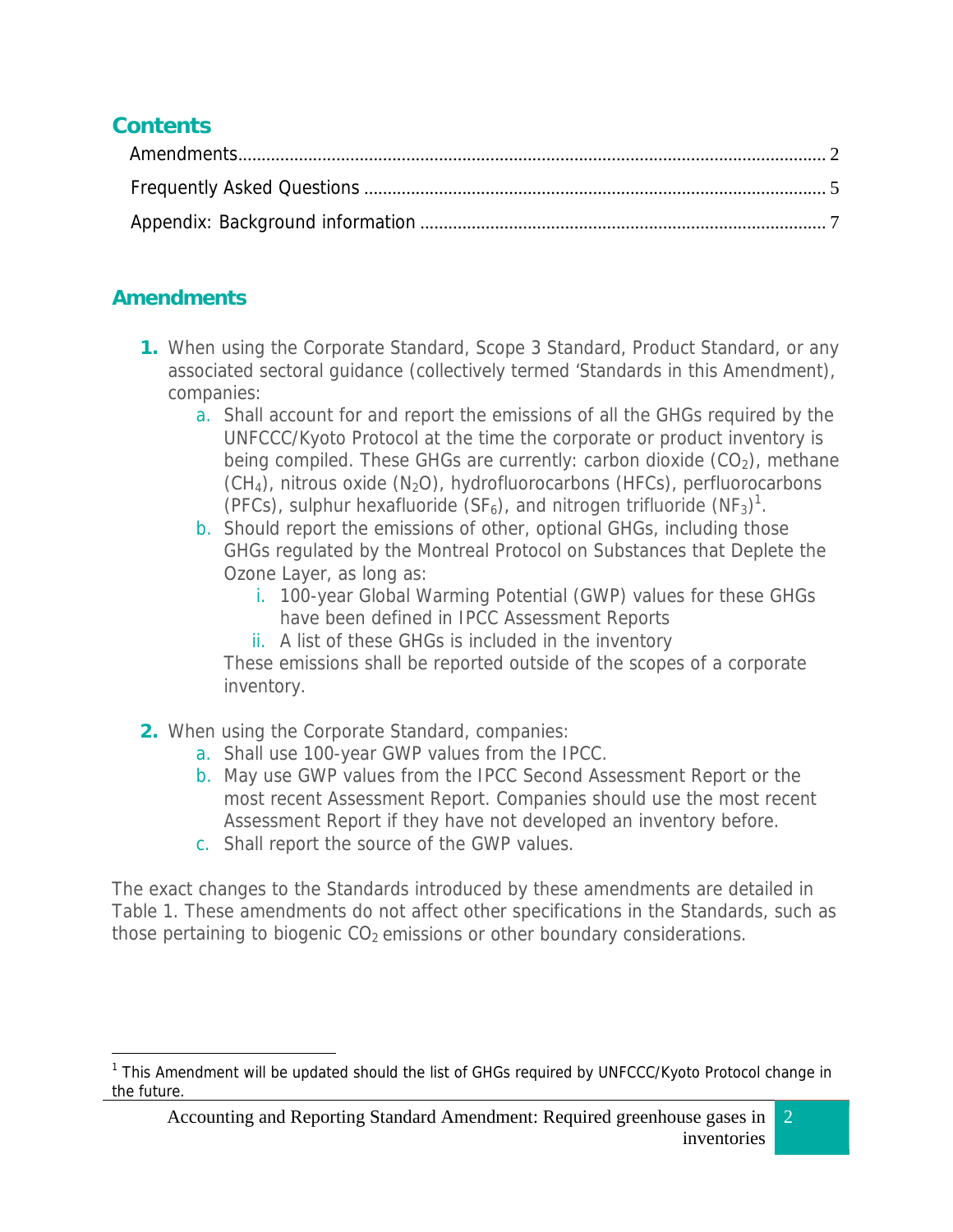## **A note on terminology in GHG Protocol Standards**

The GHG Protocol uses specific terms to connote reporting requirements and recommendations. The term "shall" is used to indicate what is required for a GHG inventory to conform to a given Standard. The term "should" is used to indicate a recommendation, but not a requirement. The term "may" is used to indicate an option that is permissible or allowable. Within the guidance sections of each Standard, the term "required" is used to refer to "shall" statements given elsewhere in the standard.

| <b>Standard</b>       | Page and                                                            | Corporate Stariuaru, Scope S Stariuaru anu Proguct Stariuaru.<br><b>Amended requirements</b>                                                                                                                                                                                                                                                                                                                                                                                                                         |
|-----------------------|---------------------------------------------------------------------|----------------------------------------------------------------------------------------------------------------------------------------------------------------------------------------------------------------------------------------------------------------------------------------------------------------------------------------------------------------------------------------------------------------------------------------------------------------------------------------------------------------------|
|                       | chapter<br>reference                                                |                                                                                                                                                                                                                                                                                                                                                                                                                                                                                                                      |
| Corporate<br>Standard | p2; Introduction                                                    | This GHG Protocol Corporate Standard provides standards and<br>guidance for companies and other types of organizations<br>preparing a GHG emissions inventory. It covers the accounting<br>and reporting of the six greenhouse gases covered by the<br><b>UNFCCC/Kyoto Protocol - currently</b> , carbon dioxide $(CO2)$ ,<br>methane $(CH_4)$ , nitrous oxide $(N_2O)$ , hydrofluorocarbons (HFCs),<br>perfluorocarbons (PFCs), and sulphur hexafluoride $(SF_6)$ , and<br>nitrogen triflouride (NF <sub>3</sub> ). |
|                       | p63; Chapter 9<br>- Reporting<br><b>GHG Emissions</b>               | Required information: Emissions data for all six GHGs covered<br>by the UNFCCC/Kyoto Protocol separately (CO <sub>2</sub> , CH <sub>4</sub> , N <sub>2</sub> O <sub>7</sub><br>$HFGs$ , PFCs and SF <sub>6</sub> ) in metric tonnes and in tonnes of CO <sub>2</sub><br>equivalent.                                                                                                                                                                                                                                  |
|                       | p63; Chapter 9<br>- Reporting<br><b>GHG Emissions</b>               | Optional information: Emissions from GHGs not covered by the<br><b>UNFCCC/Kyoto Protocol (e.g., CFC, NO<sub>x</sub>)</b> reported separately<br>from the scopes. A list of any optional GHGs included in an<br>inventory shall be reported.                                                                                                                                                                                                                                                                          |
| Scope 3<br>Standard   | p21; Chapter 3<br>- Summary of<br>Steps and<br>Requirements         | Requirements: Companies shall account for scope 3 emissions<br>of $CO_2$ , $CH_4$ , N <sub>2</sub> O, HFCs, PFCs, and SF <sub>6</sub> , and NF <sub>3</sub> , if they are<br>emitted in the value chain.                                                                                                                                                                                                                                                                                                             |
|                       | p59 and p60;<br>Chapter $6 -$<br>Setting the<br>Scope 3<br>Boundary | Boundary requirements: Companies shall account for scope 3<br>emissions of carbon dioxide $(CO_2)$ , methane $(CH_4)$ , nitrous oxide<br>(N <sub>2</sub> O), hydrofluorocarbons (HFCs), perfluorocarbons (PFCs), and<br>sulphur hexafluoride $(SF_6)$ , and nitrogen triflouride (NF <sub>3</sub> ), if<br>they are emitted in the value chain.                                                                                                                                                                      |

**Table 1.** Detailed summary of amended requirements in the Greenhouse Gas Protocol Corporate Standard, Scope 3 Standard and Product Standard\*.

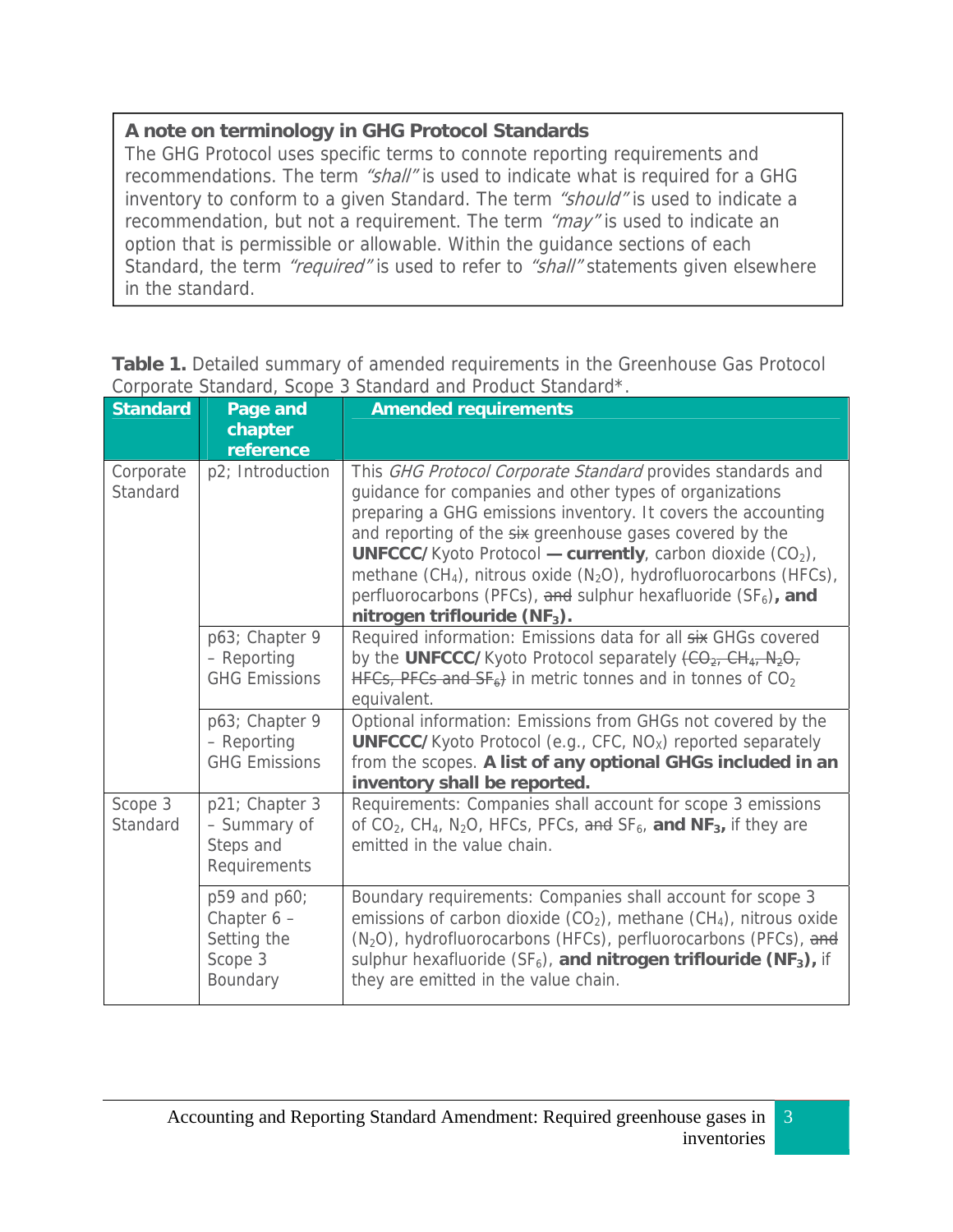| <b>Standard</b>     | Page and<br>chapter<br>reference                                                                                                          | <b>Amended requirements</b>                                                                                                                                                                                                                                                                                                                                                                                                                                                                                                                                                                                                |
|---------------------|-------------------------------------------------------------------------------------------------------------------------------------------|----------------------------------------------------------------------------------------------------------------------------------------------------------------------------------------------------------------------------------------------------------------------------------------------------------------------------------------------------------------------------------------------------------------------------------------------------------------------------------------------------------------------------------------------------------------------------------------------------------------------------|
|                     | p119; Chapter<br>$11 -$ Reporting                                                                                                         | Required information: For each scope 3 category, total<br>emissions of GHGs (CO <sub>2</sub> , CH <sub>4</sub> , N <sub>2</sub> O, HFCs, PFCs, and SF <sub>6</sub> , and<br>$NF3$ ) reported in metric tons of $CO2$ equivalent, excluding<br>biogenic CO <sub>2</sub> emissions and independent of any GHG trades,<br>such as purchases, sales, or transfers of offsets or allowances.                                                                                                                                                                                                                                    |
|                     | p120; Chapter<br>$11 -$ Reporting                                                                                                         | Optional information: Emissions of any GHGs other than CO <sub>2</sub> ,<br>CH <sub>4</sub> , N <sub>2</sub> O, HFCs, PFCs, SF <sub>6</sub> and NF <sub>3</sub> , whose 100-year GWP<br>values have been identified by the IPCC, to the extent they are<br>emitted in the company's value chain (e.g., CFCs, HCFCs, NO <sub>x</sub> ,<br>etc.) and a list of any additional GHGs included in the inventory.                                                                                                                                                                                                                |
|                     | p121; Chapter<br>11 - Reporting                                                                                                           | Reporting guidance: Companies are required to include<br>emissions of each of the required greenhouse gases covered<br>by the UNFCCC/Kyoto Protocol (i.e., CO <sub>2</sub> , CH <sub>4</sub> , N <sub>2</sub> O, HFCs,<br>PFCs, and $SF_6$ , and $NF_3$ ) in the reported scope 3 emissions data,<br>but are not required to separately report scope 3 emissions by<br>individual gas.                                                                                                                                                                                                                                     |
| Product<br>Standard | p14; Chapter 3<br>- Summary of<br>Steps and<br>Requirements<br>p27; Chapter 6<br>- Establishing<br>the scope of a<br>product<br>inventory | Requirements:<br>• Companies shall account for earbon dioxide (CO <sub>2</sub> ), methane<br>$(\text{CH}_4)$ , nitrous oxide $(\text{N}_2\text{O})$ , sulfur hexafluoride $(\text{SF}_6)$ ,<br>perfluorocarbons (PFCs), and hydrofluorocarbons (HFCs)<br>emissions to, and removals from, the atmosphere of carbon<br>dioxide $(CO_2)$ , methane $(CH_4)$ , nitrous oxide $(N_2O)$ ,<br>hydrofluorocarbons (HFCs), perfluorocarbons (PFCs),<br>and sulphur hexafluoride (SF <sub>6</sub> ), and nitrogen triflouride<br>$(NF_3)$<br>• Additional GHGs included in the inventory shall be listed in the<br>inventory report |
|                     | (p27; Chapter 6<br>- Establishing<br>the scope of a<br>product<br>inventory)                                                              | Requirements: Companies shall account for these six seven<br>gases in their product GHG inventory if they are emitted during<br>the product's life cycle. Companies should account for any other<br>GHGs whose 100-year GWP values have been identified by the<br>IPCC if they are emitted during the product's life cycle. Any<br>additional GHGs that are<br>accounted for shall be listed in the inventory report to<br>improve transparency.                                                                                                                                                                           |

\*, Text that has been added to the Standards is underlined and text that has been deleted from the Standards is struck out.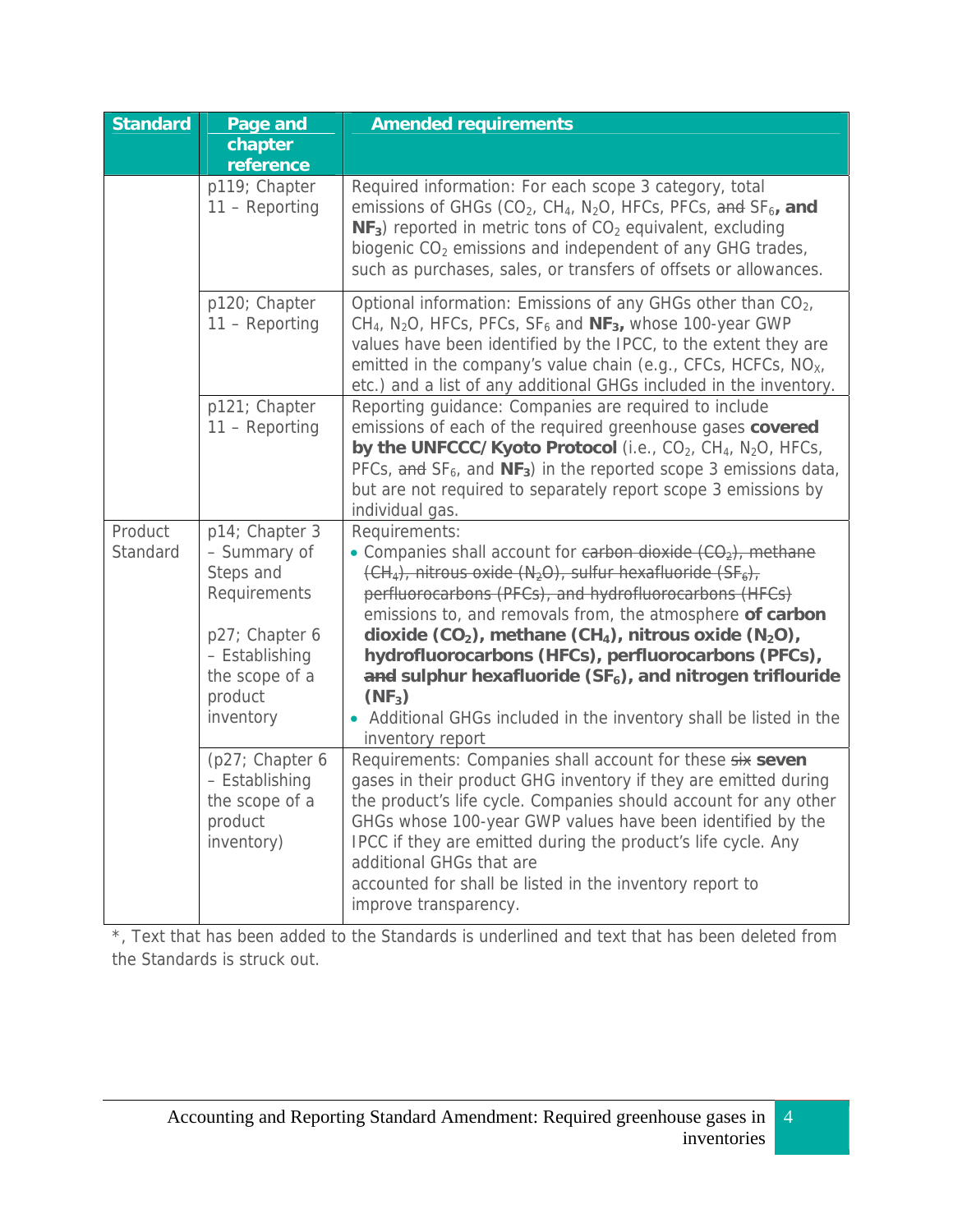## **Frequently Asked Questions**

**1.** Why is the Greenhouse Gas Protocol issuing this Amendment?

National reporting guidelines under the United Nations Framework Convention on Climate Change (UNFCCC) and the Kyoto Protocol require that specific GHGs be included in national GHG emissions inventories. To remain consistent with national inventory practices, the Greenhouse Gas Protocol (GHG Protocol) requires that these same GHGs also be reported in corporate and product life cycle GHG emissions inventories. Originally, the requirements of the UNFCCC/Kyoto Protocol, and therefore of the GHG Protocol, were limited to a set of six individual GHGs or classes of GHGs. However, changes to international accounting and reporting rules under the UNFCCC/Kyoto Protocol now also require the reporting of another GHG,  $NF<sub>3</sub>$ . Existing GHG Protocol Standards need to be updated to reflect this change and to accommodate any further changes that may occur to the UNFCCC/Kyoto Protocol's list of required GHGs. In addition, GHG Protocol Standards have varying specifications on the selection of GWP values. This Amendment has been issued to more closely align corporate accounting practices with national inventory practices and to ensure consistent requirements across all GHG Protocol standards.

**2.** When will the Amendment become effective?

The Amendment is effective immediately. All new inventories prepared for the next year of annual reporting (either on a fiscal or calendar year basis) shall reflect this Amendment, to remain in conformance with the Standards.

**3.** Does the Amendment affect the requirements of GHG Programs?

Organizations that participate in GHG Programs should continue to use the accounting and reporting specifications of those Programs. Many GHG Programs, however, also follow the UNFCCC/Kyoto Protocol and are therefore likely to also adopt similar changes.

**4.** Does the Amendment require the recalculation of base year inventories?

Not necessarily. The answer depends on the extent to which an entity emits the newly required GHG(s), both in its base year and current reporting period. Some entities may not emit sufficient amounts of the GHG to exceed a 'significance threshold' that would trigger a base inventory recalculation. On the other hand, large industrial producers or consumers of the GHG may have to recalculate their base inventories. All entities should review their recalculation policy and assess the magnitude of emissions of the GHG in both their base year and current

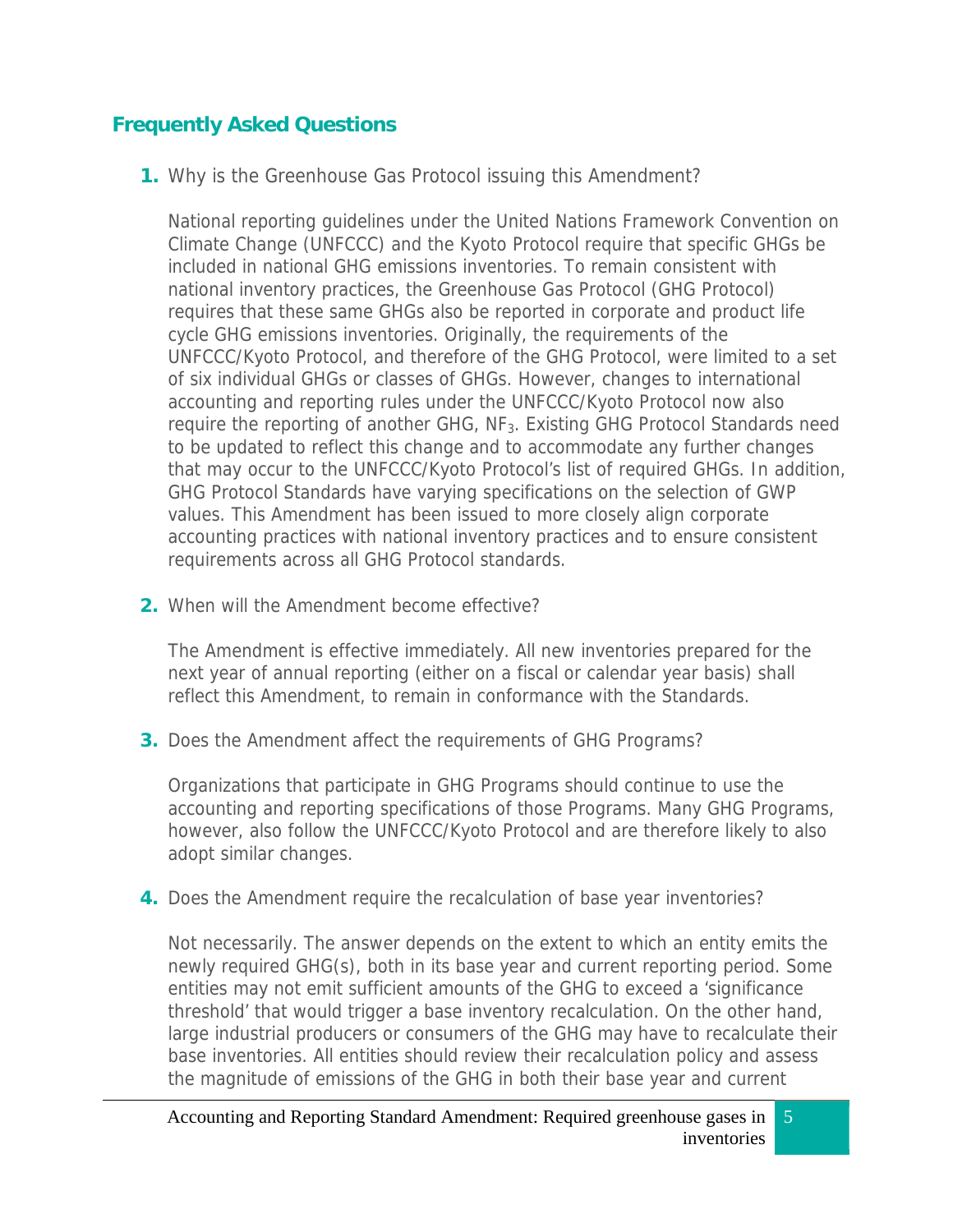reporting period, as a basis for determining whether recalculations are necessary. Box 1 describes industries that are large users or consumers of NF<sub>3</sub>.

**5.** What happens when the Kyoto Protocol expires?

The Second Commitment Period of the Kyoto Protocol expires in 2017 or 2020. Consequently, this Amendment will be in effect through at least 2017, at which point the GHG Protocol will re-evaluate it.

**6.** What is nitrogen trifluoride  $(NF_3)$ ?

 $NF_3$  is used as a replacement for PFCs (mostly  $C_2F_6$ ) and  $SF_6$  in the electronics industry. It is typically used in plasma etching and chamber cleaning during the manufacture of semi-conductors and LCD panels (Liquid Crystal Display).  $NF<sub>3</sub>$  is broken down into nitrogen and fluorine gases in situ, and the resulting fluorine radicals are the active cleaning agents that attack the poly-silicon.  $NF<sub>3</sub>$  is also used in the photovoltaic industry (thin-film solar cells) for "texturing, phosphorus silicate glass (PSG) removal, edge isolation and reactor cleaning after deposition of silicon nitrate or film silicon".  $NF<sub>3</sub>$  is further used in hydrogen fluoride and deuterium fluoride lasers, which are types of chemical lasers.

Source: http://unfccc.int/national\_reports/annex\_i\_ghg\_inventories/items/4624.php

6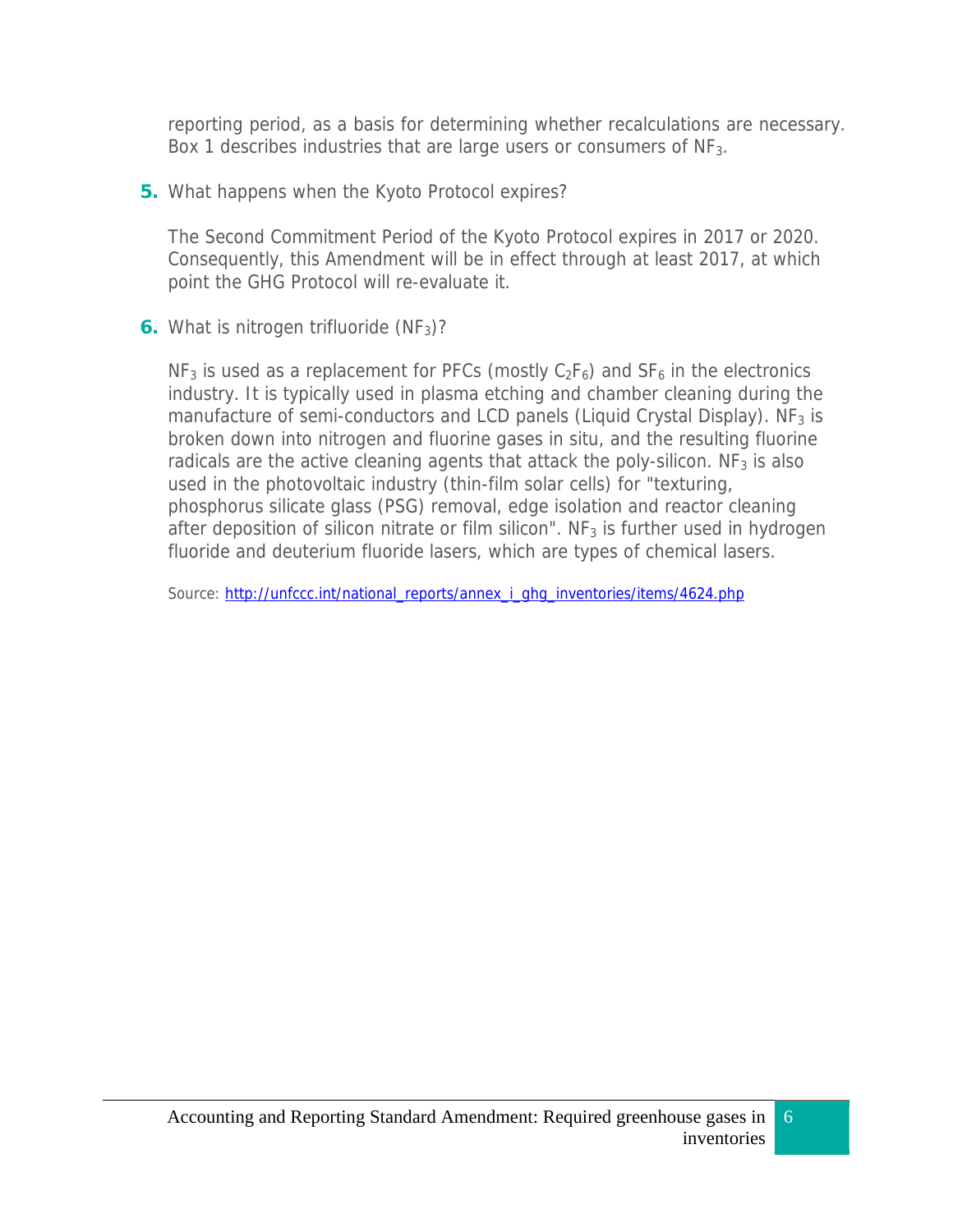## **Appendix: Background information**

### Nature and diversity of greenhouse gases

GHGs are atmospheric gases that absorb and emit radiation within the thermal infrared range and that contribute to the greenhouse effect and global climate change. Many different GHGs are produced as a result of human activities, including:

- Carbon dioxide  $(CO<sub>2</sub>)$
- Methane  $(CH_4)$
- Nitrous oxide  $(N_2O)$
- Hydrofluorocarbons (HFCs)
- Perfluorinated compounds:
	- $\circ$  Sulphur hexafluoride (SF<sub>6</sub>)
	- o Nitrogen triflouride  $(NF_3)$
	- o Perfluorocarbons (PFCs)
- Fluorinated ethers (HFEs)
- Perfluoropolyethers (e.g., PFPEs)
- Chlorofluorocarbonc (CFCs)
- Hydrochlorofluorocarbonc (HCFCs)

### National and international mechanisms to reduce GHG emissions

At the Rio Earth Summit in 1992, international negotiators adopted the **United Nations Framework Convention on Climate Change** (UNFCCC). The UNFCCC's objective is to prevent dangerous human interference with the climate system by stabilizing atmospheric concentrations of greenhouse gases at safe levels. The UNFCCC itself set no mandatory limits on greenhouse gas emissions for individual countries and contains no enforcement mechanisms. Instead, the UNFCCC provides for updates ('Protocols') that set mandatory emission limits. The **Kyoto Protocol** was adopted in 1997 and came into force in 2005. It set binding GHG emissions reduction targets for a group of industrialized countries. These targets are implemented in rolling emissions reductions **commitment periods**, with the first period from 2008 to 2012, and the second from 2013 to 2017 or 2020. Over 190 countries have ratified the UNFCCC and its Kyoto Protocol.

All Parties to the UNFCCC are required to compile national inventories of the emissions and removals of the GHGs that are not controlled by the **Montreal Protocol on Substances That Deplete the Ozone Layer** (Montreal Protocol), a protocol to a separate United Nations convention. Hence, while CFCs and HCFCs are GHGs, they are also potent ozone-depleting substances and are not covered by the UNFCCC. In compiling national inventories all Parties use a methodological framework provided by

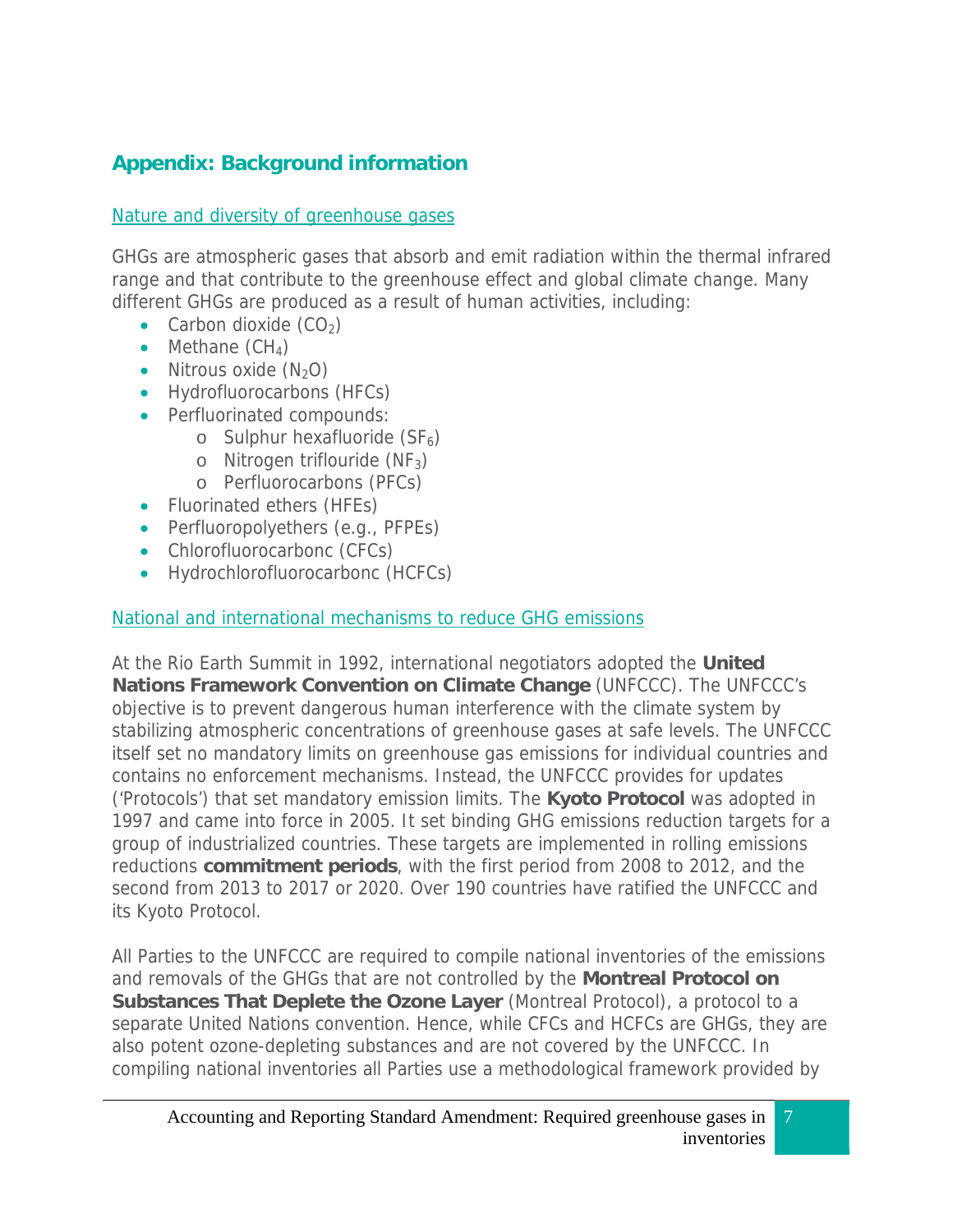the **Intergovernmental Panel on Climate Change (IPCC)**, which is a technical body established by the United Nations to provide a clear scientific summary of the physical basis of the climate system and climate change. This summary is periodically updated and published in IPCC Assessment Reports<sup>2</sup>. The last (Fourth) Assessment Report was published in 2007 and the Fifth Assessment Report will be published in 2013/2014.

Amongst other activities, the IPCC evaluates and quantifies the contribution of different gases and aerosols to climate change**.** As scientific understanding of the climate system advances, Parties may be required to report on the emissions of new GHGs. Thus, in the First Commitment Period of the Kyoto Protocol, all Parties had only to report emissions of four specific GHGs  $(CO<sub>2</sub>, CH<sub>4</sub>, N<sub>2</sub>O<sub>4</sub>$  and SF<sub>6</sub>) and two classes of GHGs (PFCs and HFCs). But in the Second Commitment Period, Parties are also required to report  $NF_3$  emissions. NF<sub>3</sub> was not regulated earlier by the Kyoto Protocol in part because its potential importance as a GHG was not evaluated until the 2001 IPCC Assessment Report. Other changes to the required list of GHGs may occur in the future.

Finally, the IPCC Assessment Reports establish values for the **Global Warming Potential** (GWP) of different GHGs. GWP values describe the radiative forcing impact of one unit of a given GHG relative to one unit of carbon dioxide. GWP values convert GHG emissions data for non-CO<sub>2</sub> gases into units of carbon dioxide equivalent (CO<sub>2</sub>e). Because radiative forcing is a function of the concentration of GHGs in the atmosphere, and because the methodology to calculate GWP continues to evolve, GWP factors are reassessed every few years in the IPCC Assessment Reports. A GHG's GWP value depends on the time horizon over which the potential has been calculated. IPCC Assessment Reports express GWPs over 20, 100 and 500 year time horizons, and the choice of time horizon reflects the weight attached by policy makers to the short- and long-term costs and benefits of different climate change policies. Under UNFCCC/Kyoto Protocol requirements, national inventories must use 100 year values from the Second Assessment Report.

### Incorporation of UNFCCC/Kyoto Protocol inventory requirements into GHG Protocol's **Standards**

The Standards require the reporting of the GHGs covered by the UNFCCC/Kyoto Protocol, as well as the use of IPCC GWP values. This requirement exists to:

 Ensure corporate accounting practices are based on the best available scientific evidence regarding the importance of individual GHGs, as evaluated by the UNFCCC and IPCC

 $\overline{a}$ 

 $^2$  http://www.ipcc.ch/publications\_and\_data/publications\_and\_data\_reports.shtml#1